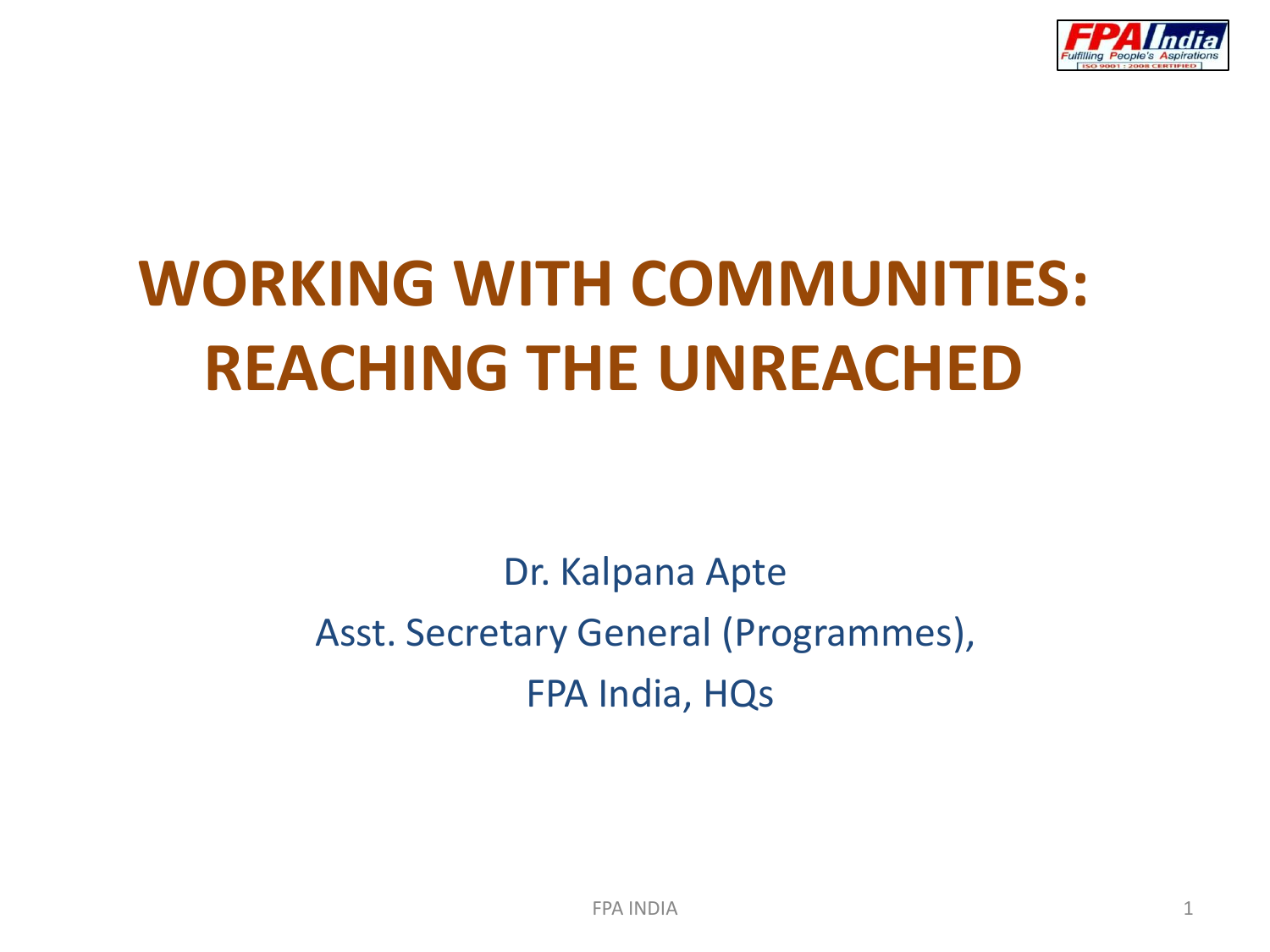

# Development

| <b>Vulnerability</b>                       | <b>Barriers</b>                        | <b>Results</b>               |
|--------------------------------------------|----------------------------------------|------------------------------|
| • Income Poverty                           | <b>Lack of</b><br><b>Opportunities</b> | $\approx$ Sickness & Disease |
| Gender<br>$\bullet$                        |                                        | $\approx$ Mental Trauma      |
| • Social Issues                            | <b>Lack of Access</b>                  | Morbidity<br>$\approx$       |
| Geographical<br>$\bullet$<br><b>Access</b> | <b>Violation of</b><br><b>Rights</b>   | $\approx$<br>Mortality       |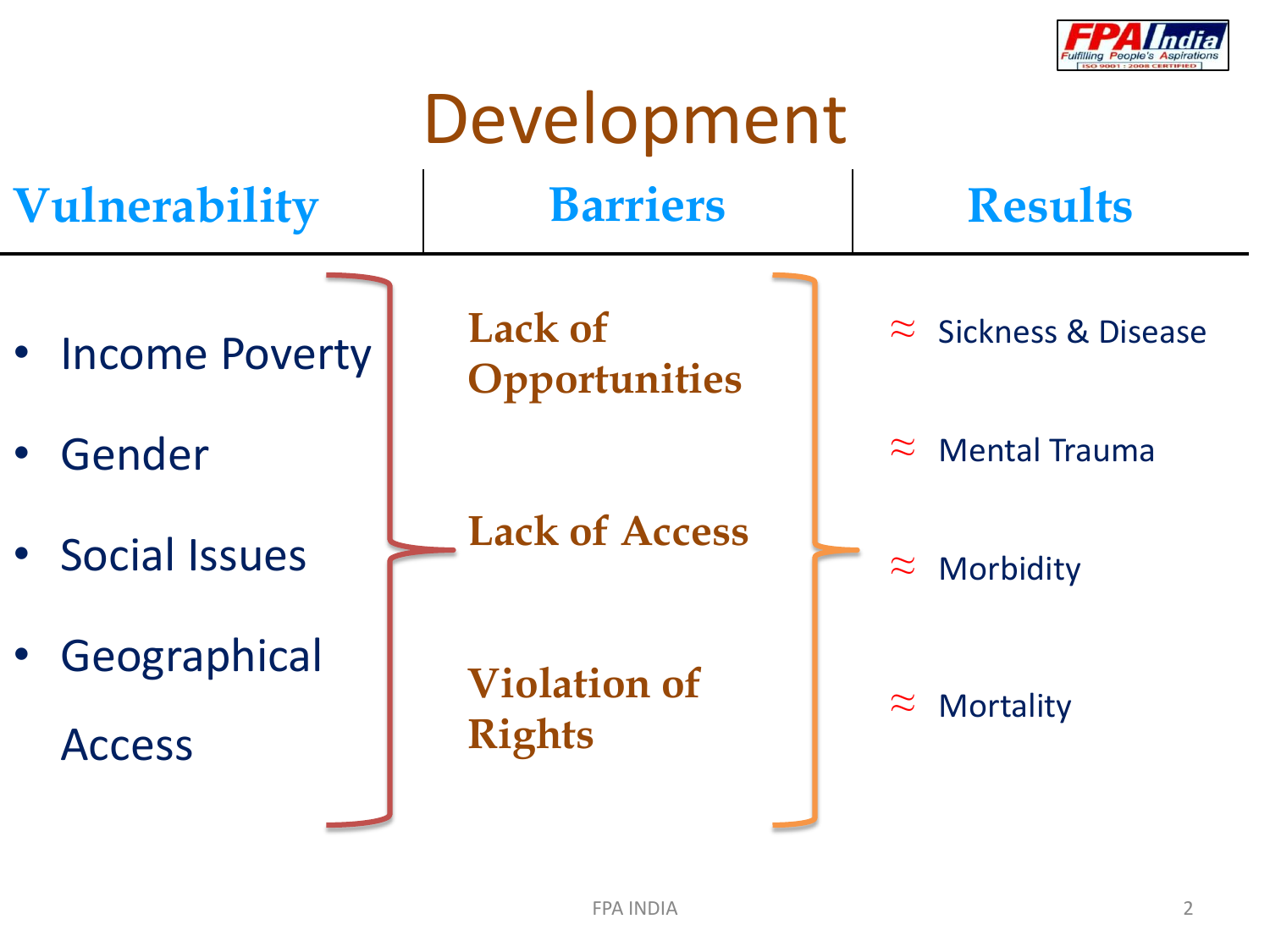

# Community Participation

- Community Participation as a specific strategy leading towards improving specific health and development indicators is well documented.
- FPA India has used it very successfully to ensure demand generation of SRH services that include family planning services, newer methods of contraception, safe abortion care (MMA), counseling services, infertility care and other.
- The community participation had been at the crux in most of the community based Projects implemented by FPA India in 80s' & 90s'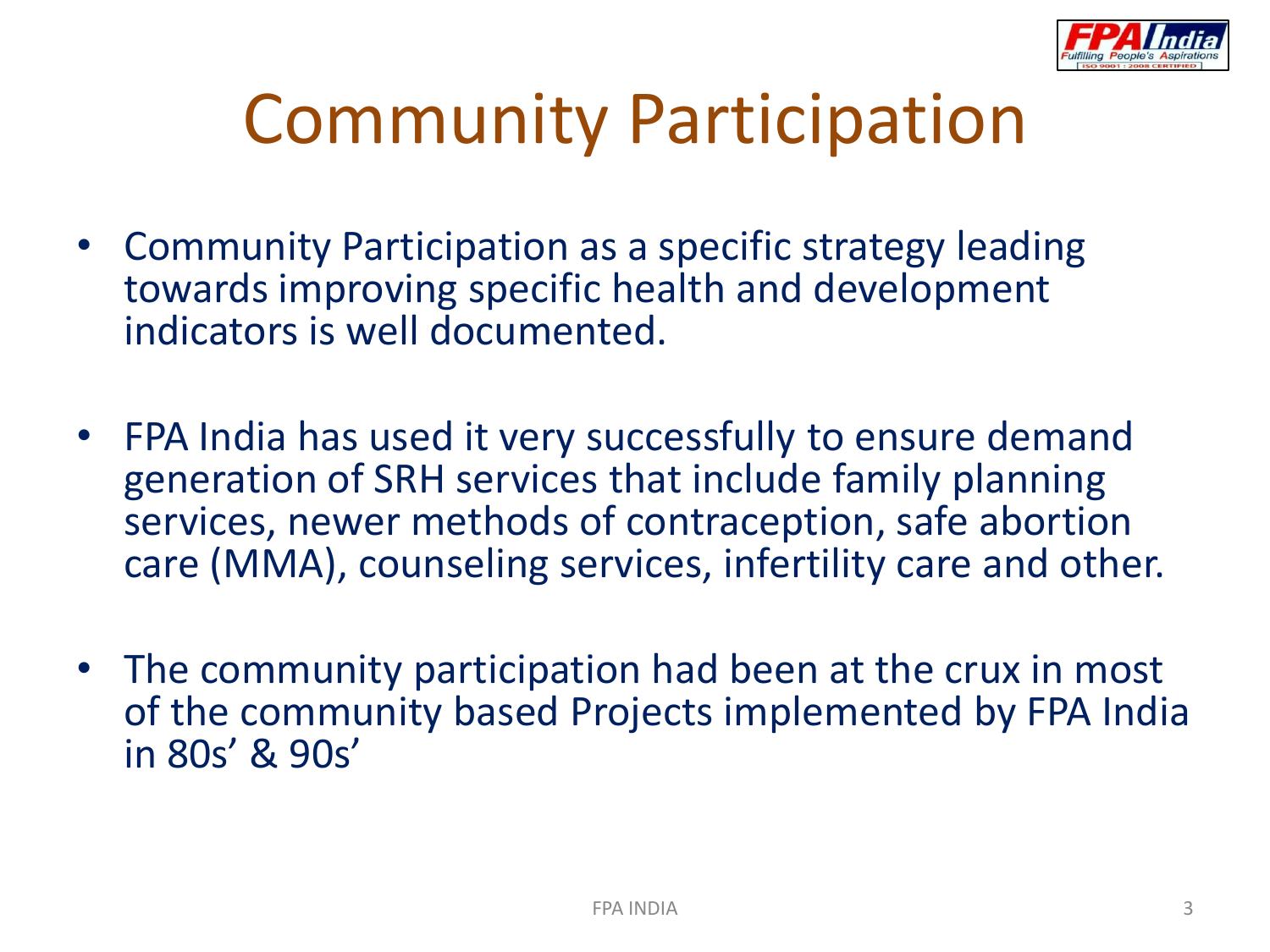

# Definition

- Definition of 'Community' is no longer limited to people bound by a geographical location or a cultural identity
- It is expanded to include multiple identities a group of people identified by geographical location or gender or an orientation or a condition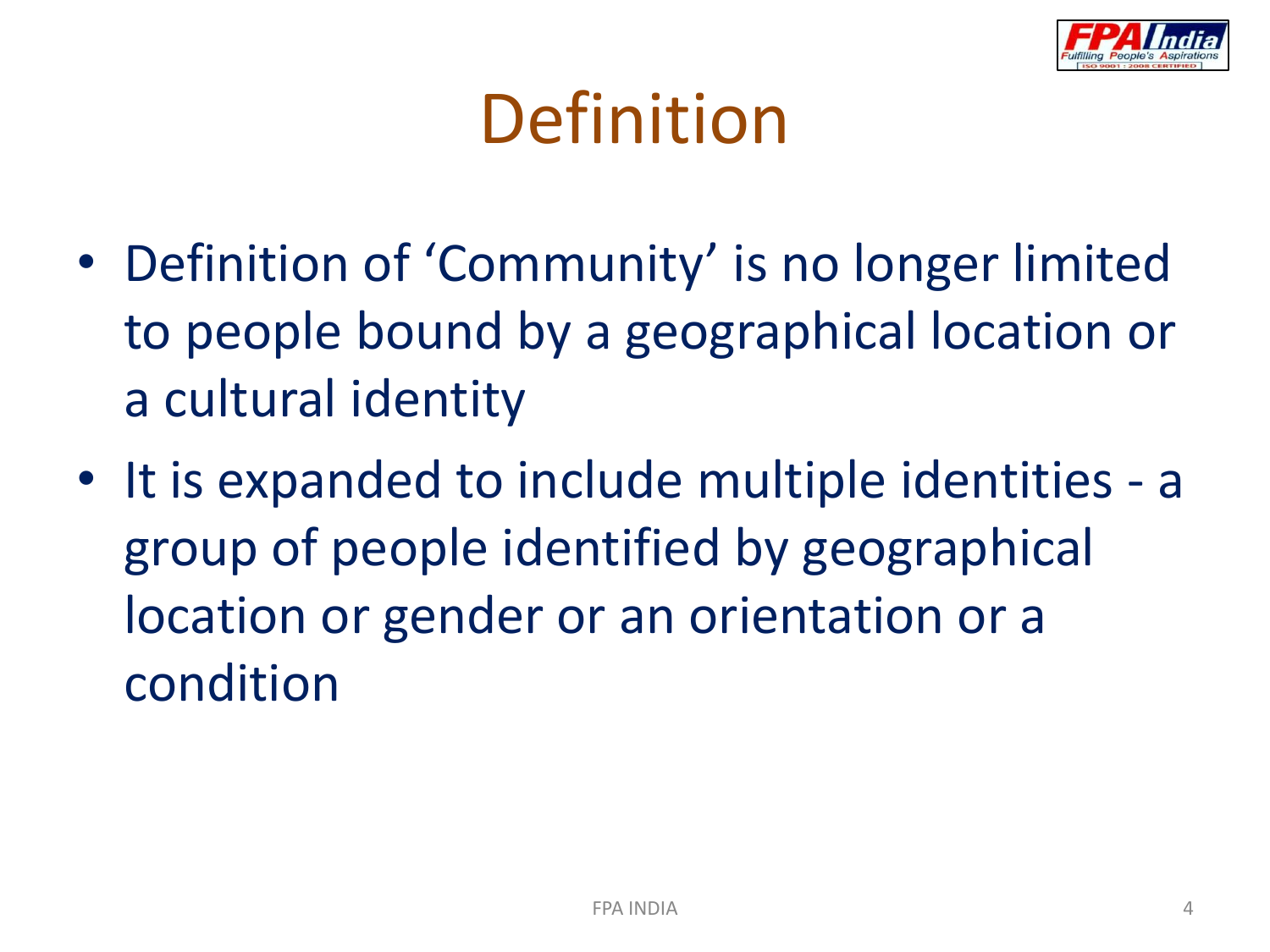

### Community participation model for FP

- Integrated approach identifying the community and the issue
- Starting with felt-needs of the community
	- Development as an entry point, ex Tree plantation, blood donation camps etc.
- Promoting community leadership for change
	- Develop leadership among marginalized and vulnerable groups
	- Initiate discussions on SRH issues health, lack of services, health seeking behaviors etc.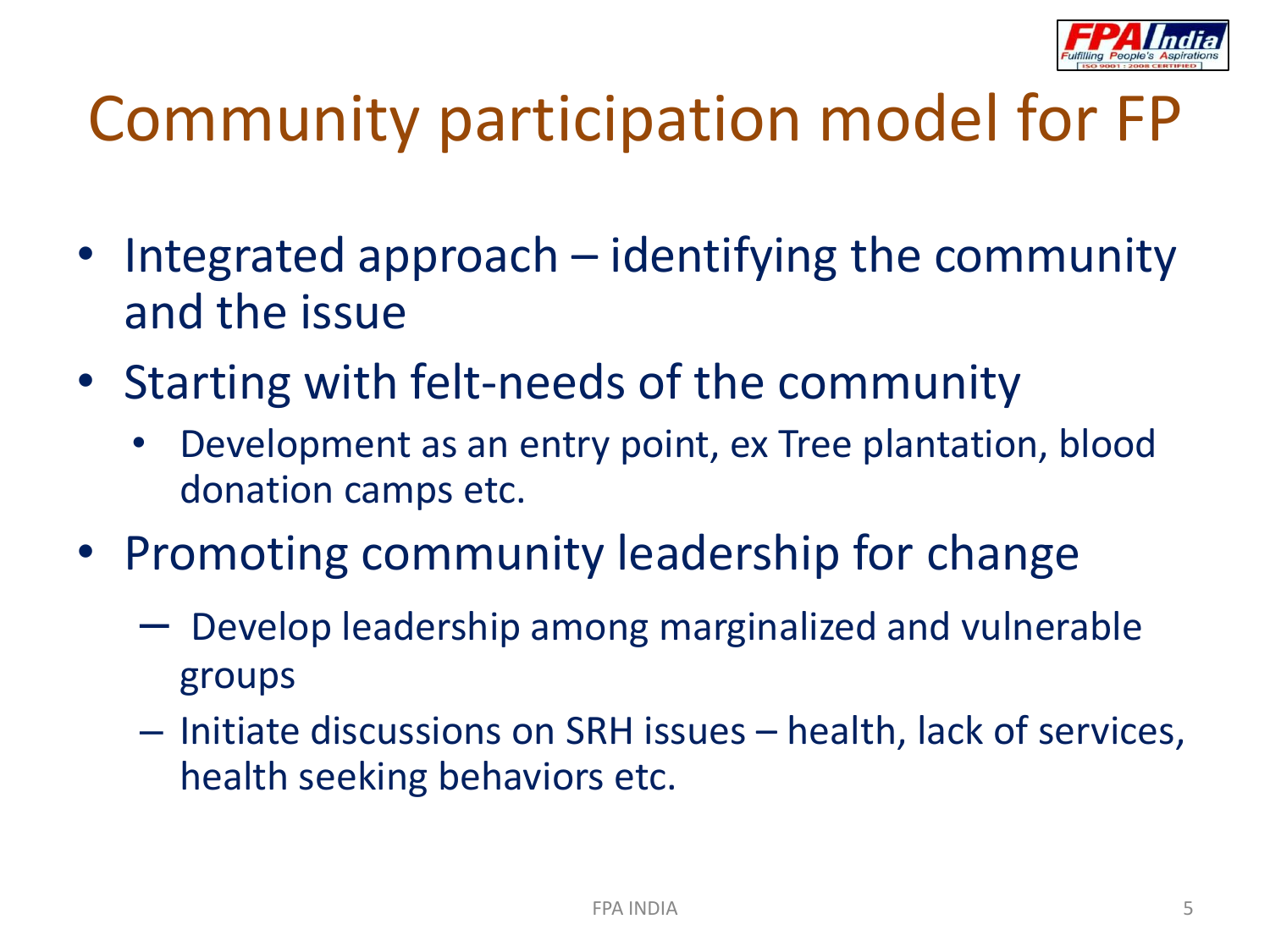

### Intervention model

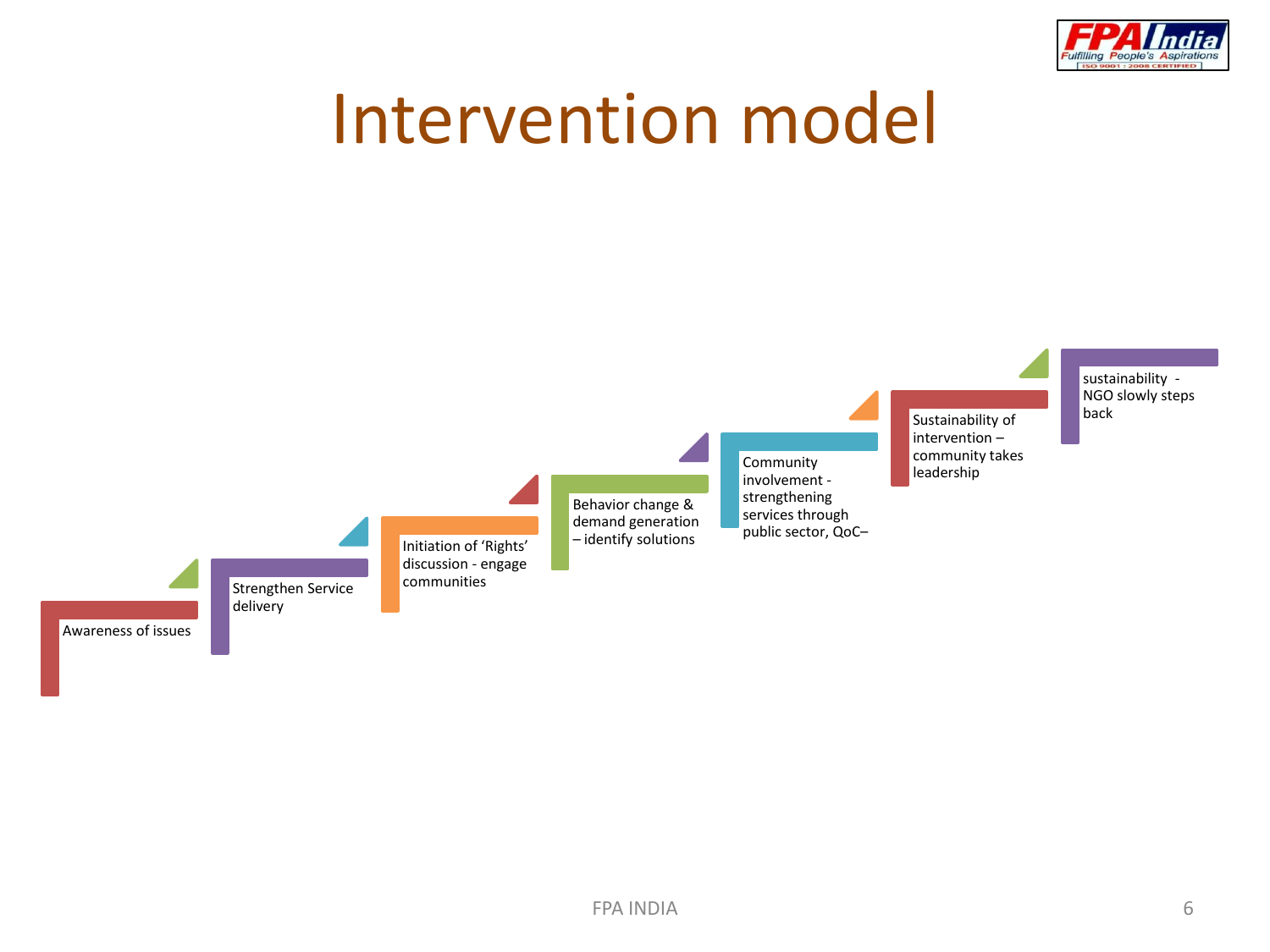

### FPA India model – SETU

- **INCREASE ACCESS** to FP & SRH services to vulnerable, marginalized, and underserved populations.
- **INCREASE DEMAND** for FP & SRH services through an IEC campaign and effective community mobilization.
- **STRENGTHEN QUALITY** of SRH services at 10 RHFPCs (Male evolvement, extended clinic timing, GBV services)

• **STRENGTHEN COMMODITY SECURITY SYSTEMS** across FPAI branches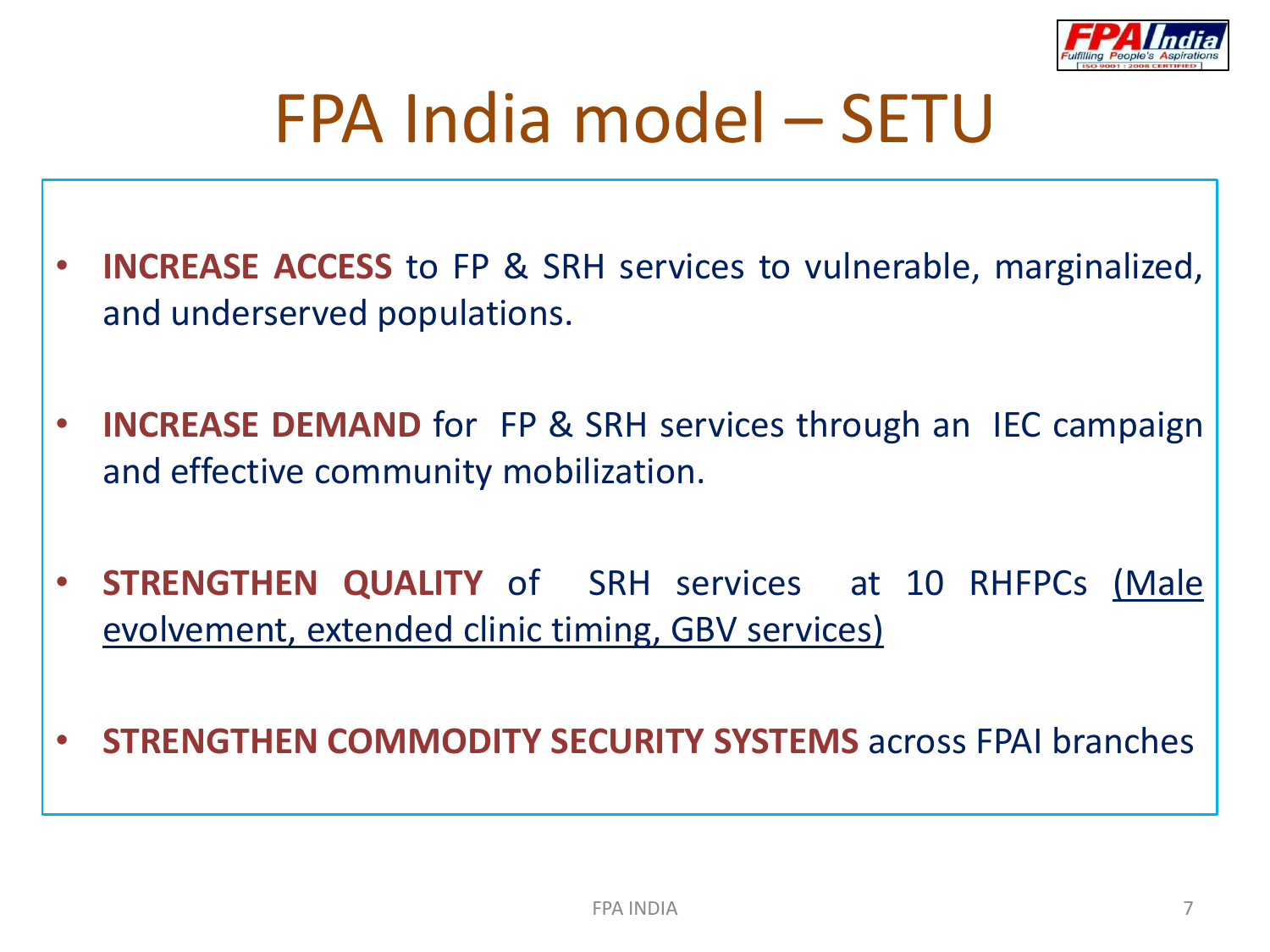#### **Outreach based intervention**



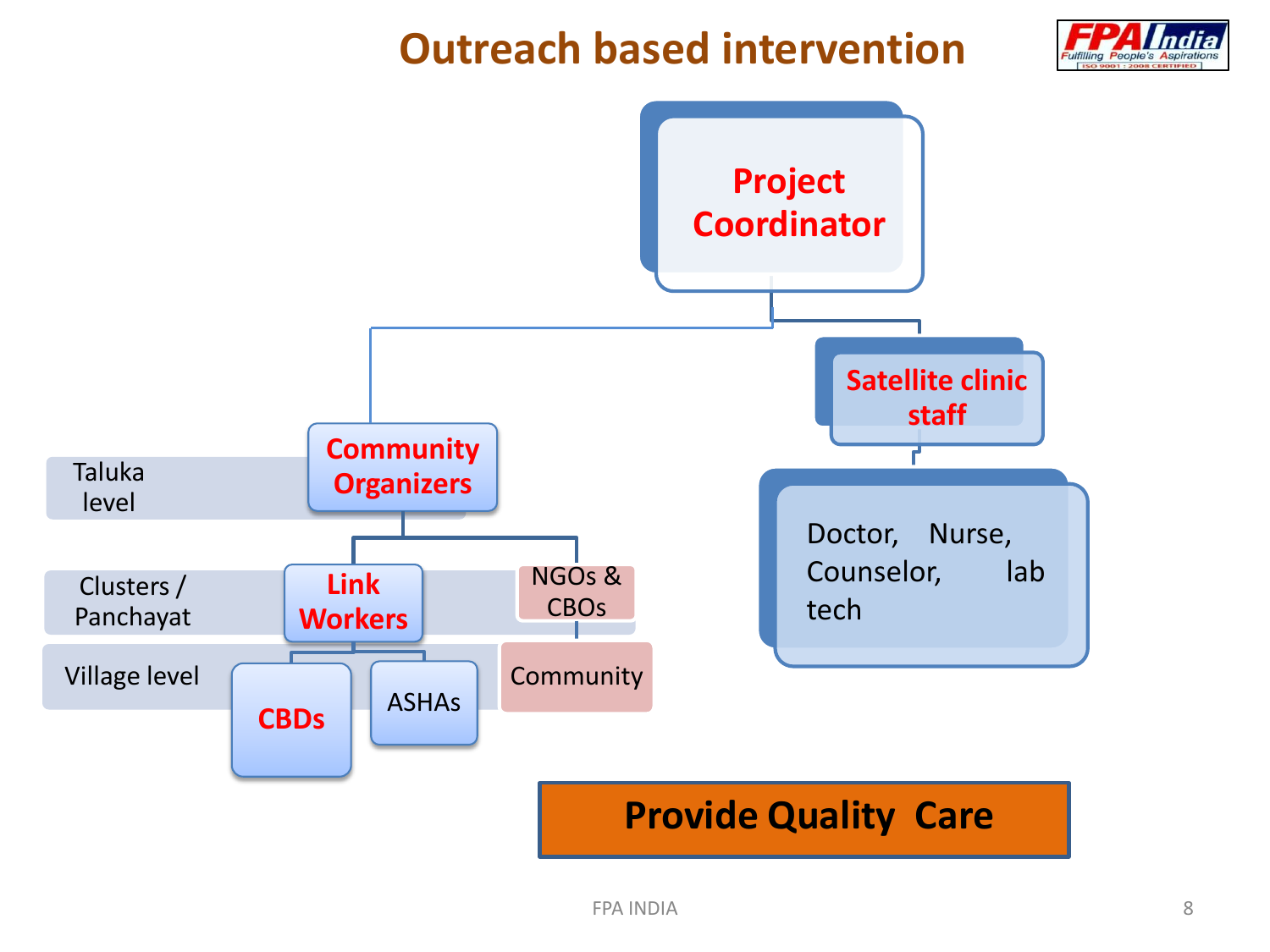

# Mobile Outreach services

- Staff involved
- ANM
- Community organizer
- Link workers
- Peon Cum driver



- Services offered
- Contraceptives except IUD & **Sterilization**
- Basic ANC/PNC check ups
- Immunization for Children & ANC mothers
- UPT test & Urine dipstix for Albumin & Sugar
- Screening for breast cancer
- GBV screening & Counseling

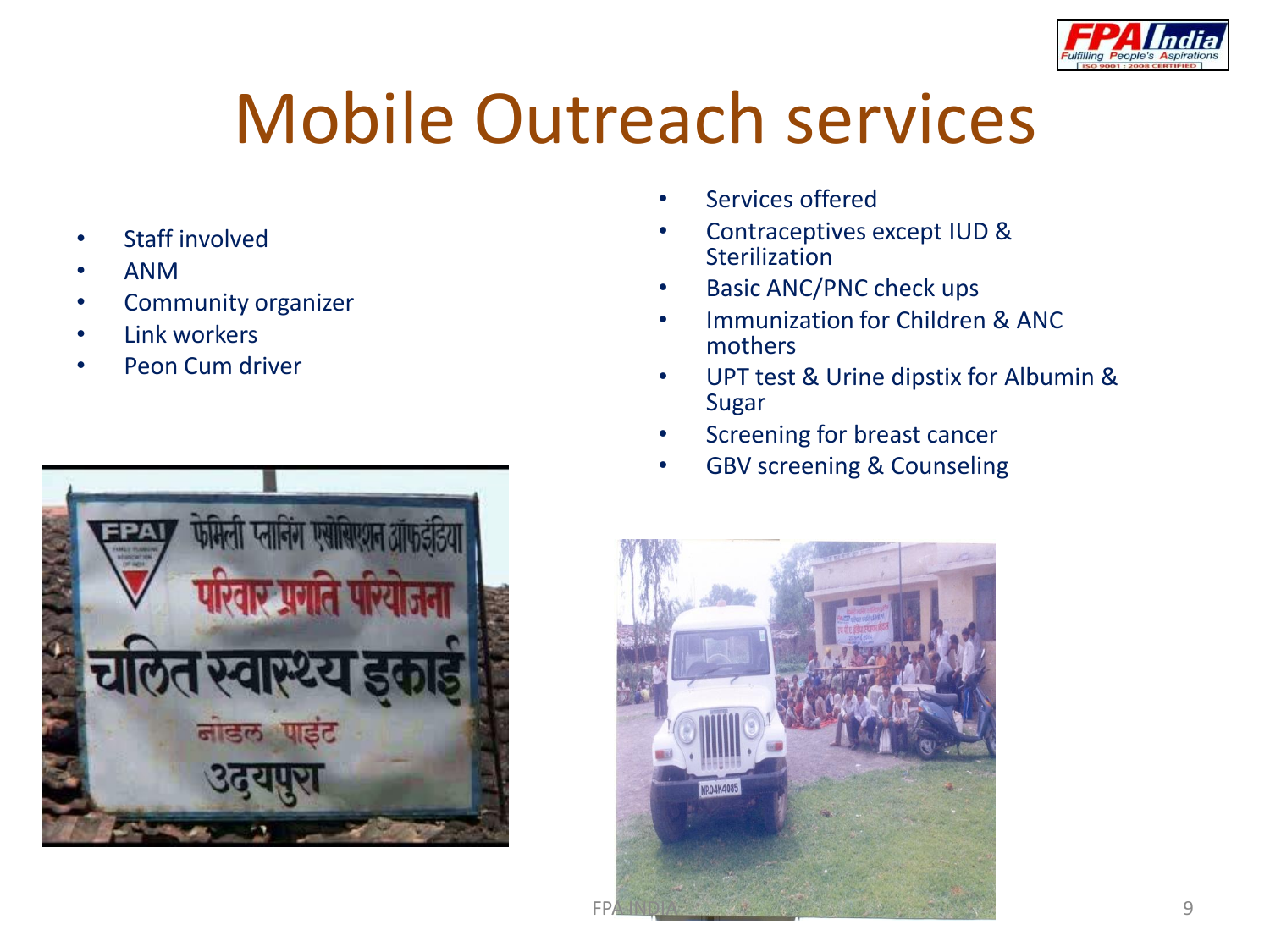### Line Management of Model



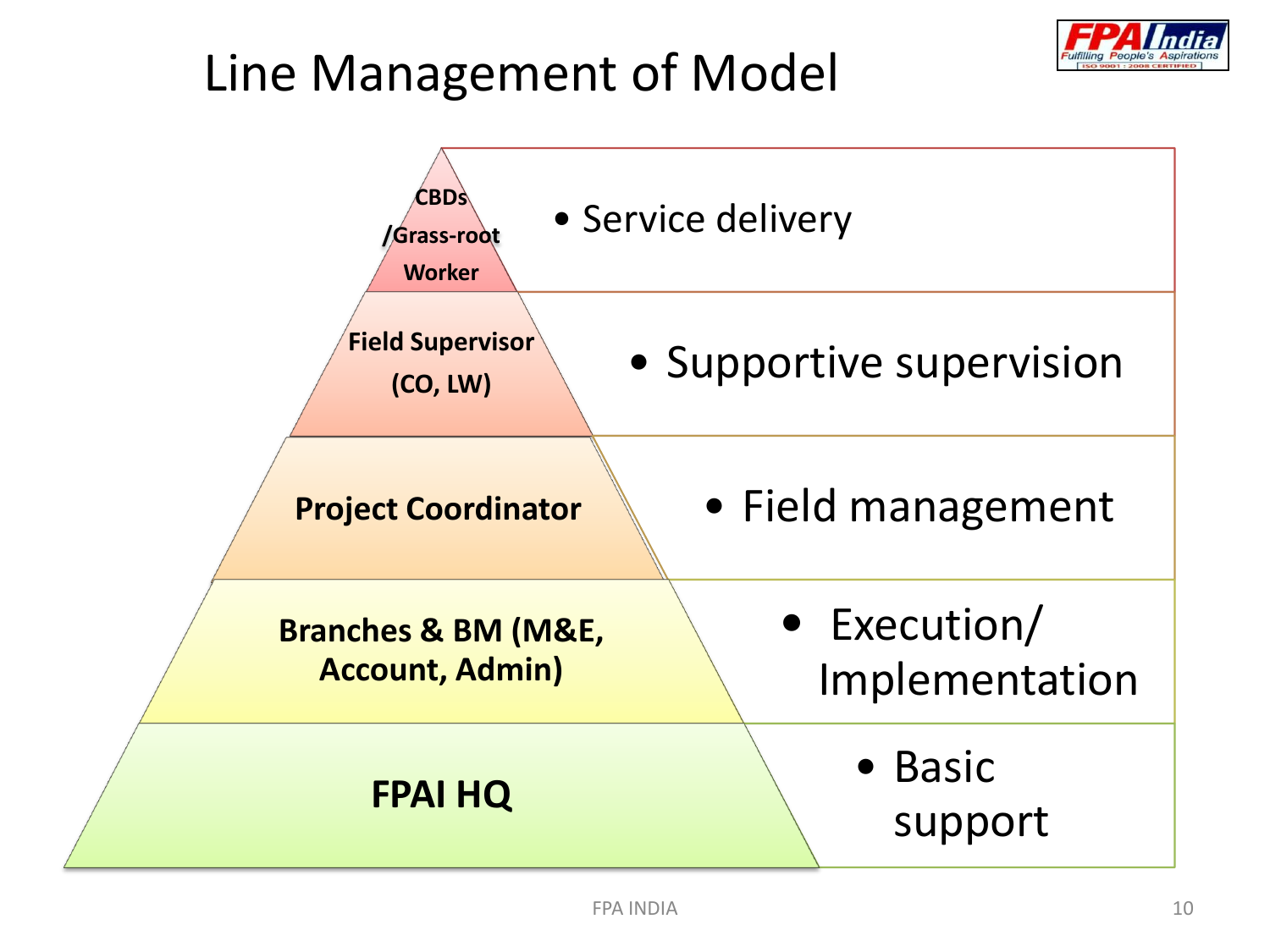

#### Strategies for Community Participation

- Creating Community based Distributors - LWs, ASHA are people from community
- Community mobilization meeting – per month with specific tasks and outcomes
- Advocacy with PRI, Community leaders, District officials
- Involving men as support and change agents
- Supporting and strengthening Govt. health care systems

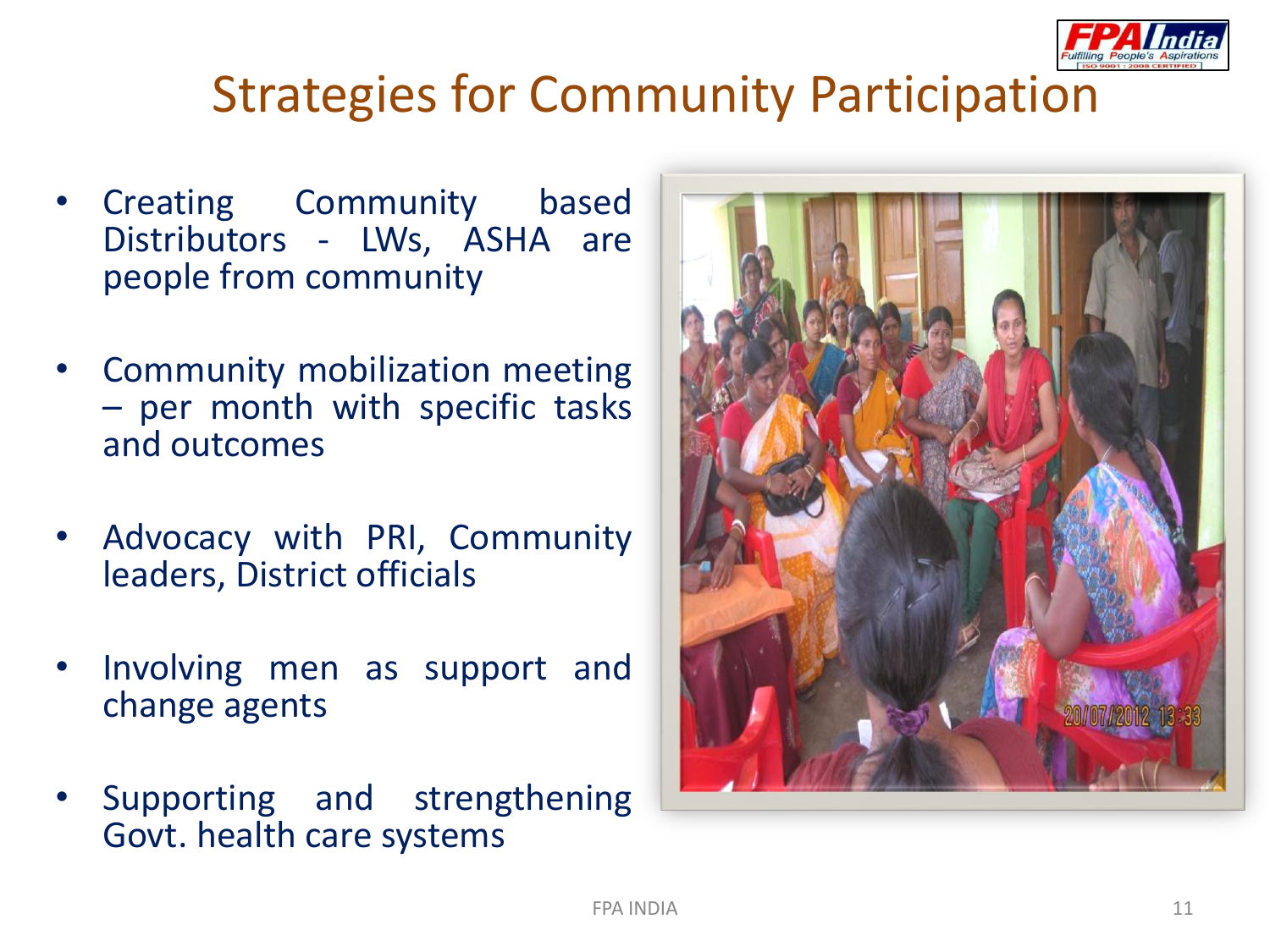



#### Male involvement

#### CBD, LW meeting

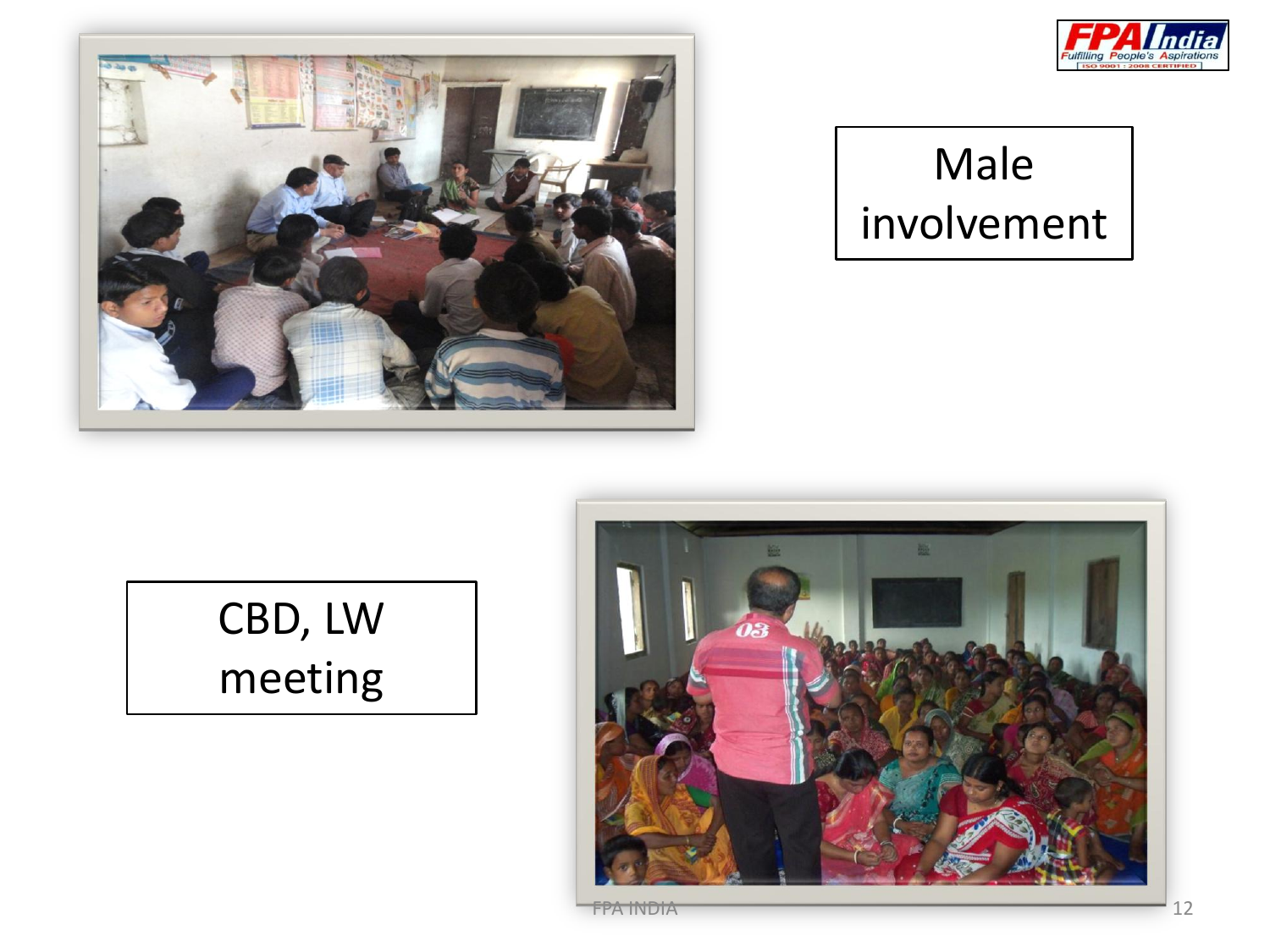

# **Challenges**

- Availability of human resource
- Access of the services / travel / hard to reach areas/ connectivity
- Supply chain and logistics management of the commodities (contraceptive and medicine)
- Motivation of the community to adopt the health seeking behavior
- Sustaining the behavior change brought-out in the community.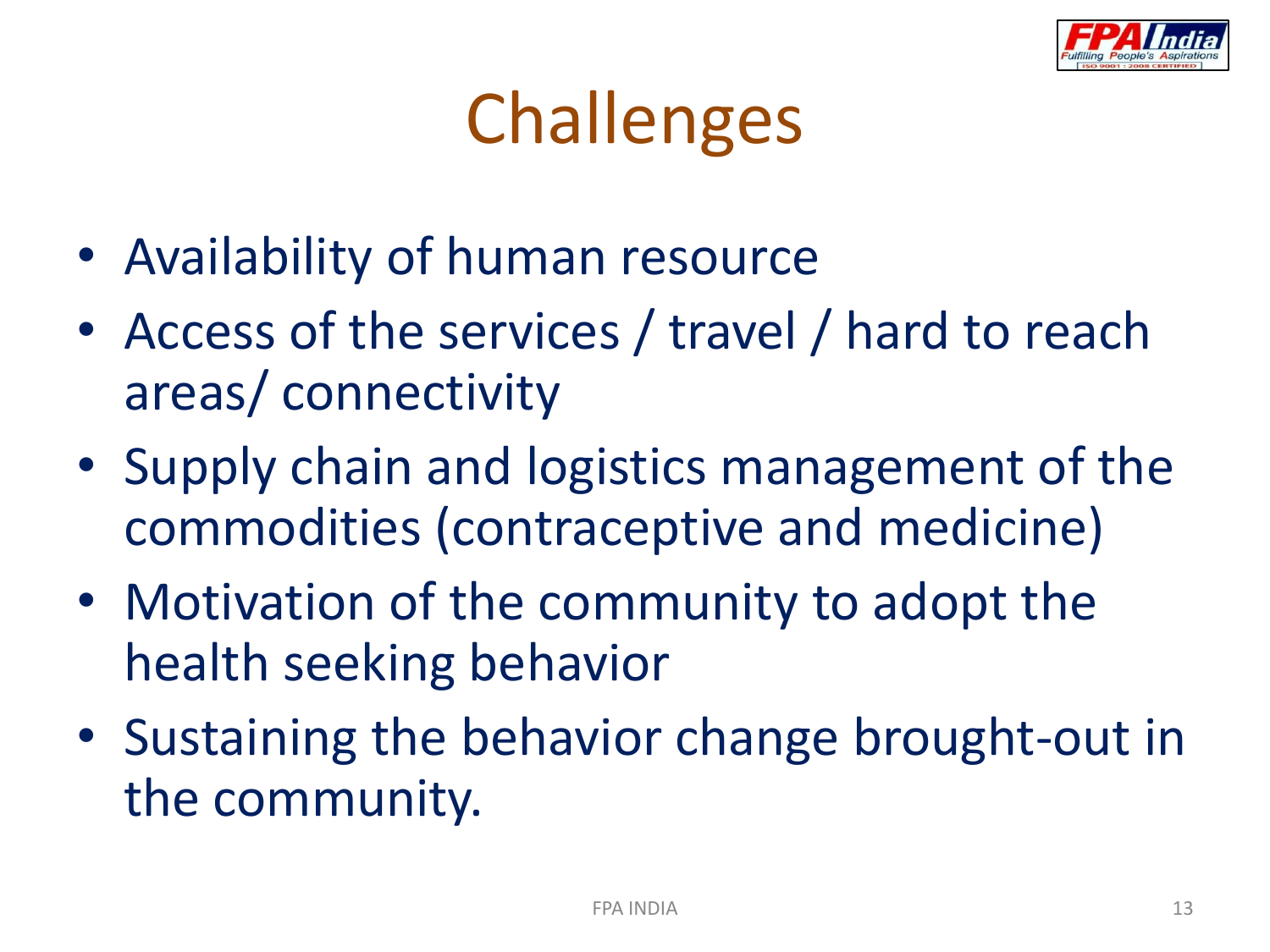

# **Opportunities**

- Task-sharing and task-shifting in the area of SRH service delivery, especially for IUCD and medical abortion services.
- Ensuring service delivery points closer to communities can significantly reduce barriers in uptake of services
- Strengthened referrals and follow-ups through support of Public health systems /FPAI - satellite clinic
- Community mobilization through community participation.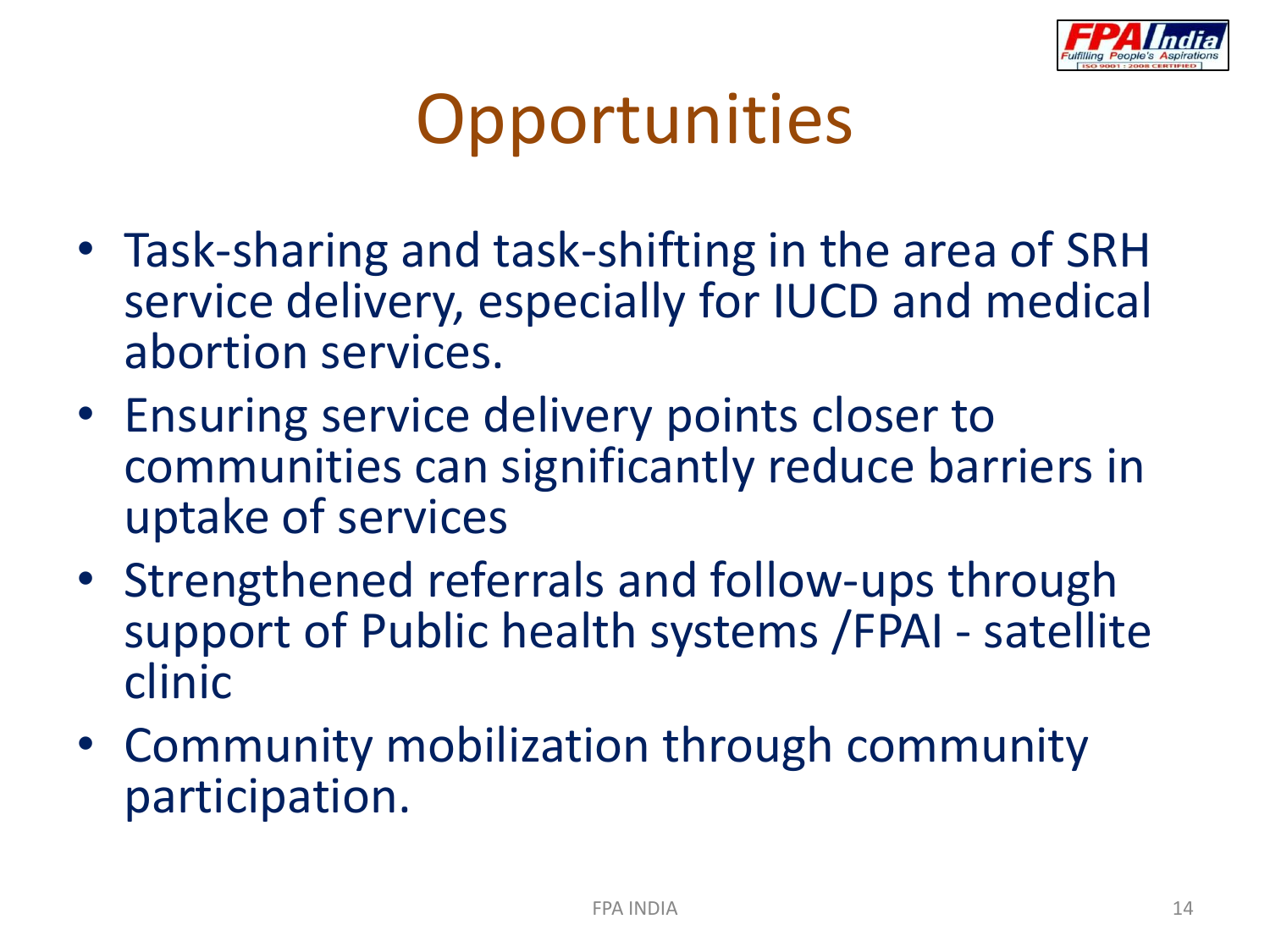

# Learning

- FP services need to be inclusive of both contraception as well as infertility management
- Quality of services impacts service uptake and further demand generation
- Requires at least  $3 5$  years for a critical mass to adopt a behavior change
- Strategies need to be in place for leadership change at the end of the project